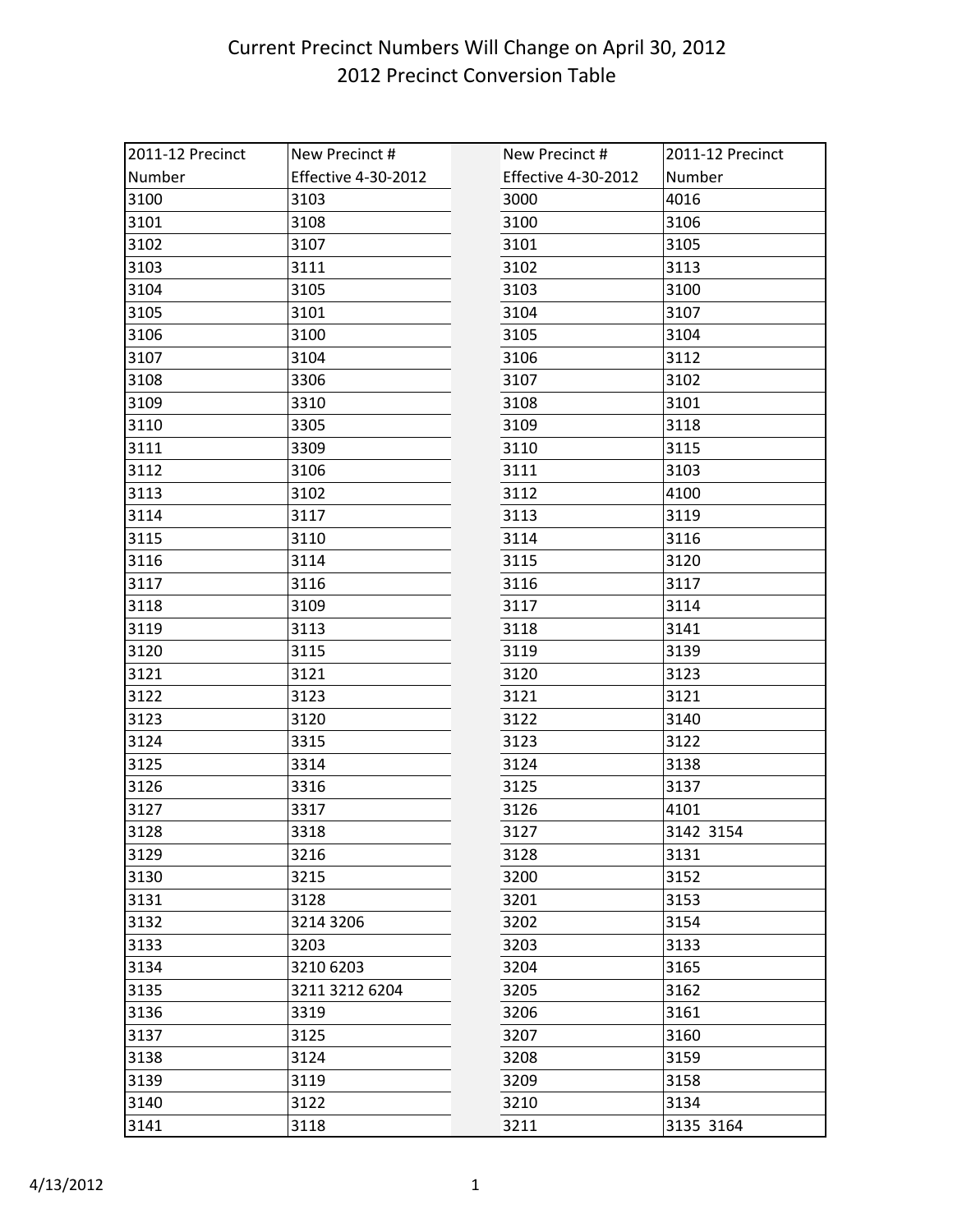| 3142 | 3127      | 3212 | 3164           |
|------|-----------|------|----------------|
| 3143 | 3321      | 3213 | 3163 6143      |
| 3144 | 3322      | 3214 | 3132 3161      |
| 3145 | 3320      | 3215 | 3130           |
| 3146 | 3323      | 3216 | 3129           |
| 3147 | 3324      | 3217 | 3157           |
| 3148 | 3327      | 3218 | 6131 6143      |
| 3149 | 3326      | 3219 | 6130           |
| 3150 | 3325      | 3220 | 6129           |
| 3151 | 3328      | 3221 | 3156           |
| 3152 | 3200      | 3300 | 6152           |
| 3153 | 3201      | 3301 | 6112           |
| 3154 | 3202 3127 | 3302 | 6120           |
| 3155 | 6213      | 3303 | 6123           |
| 3156 | 3221      | 3304 | 6124           |
| 3157 | 3217      | 3305 | 3110           |
| 3158 | 3209      | 3306 | 3108           |
| 3159 | 3208      | 3307 | 6122           |
| 3160 | 3207      | 3308 | 6125           |
| 3161 | 3206      | 3309 | 3111           |
| 3162 | 3205      | 3310 | 3109           |
| 3163 | 3213      | 3311 | 6126           |
| 3164 | 3212      | 3312 | 6127           |
| 3165 | 3204      | 3313 | 6128           |
| 4000 | 7006      | 3314 | 3125           |
| 4001 | 7007 4002 | 3315 | 3124           |
| 4002 | 7010 4002 | 3316 | 3126           |
| 4003 | 4003      | 3317 | 3127           |
| 4004 | 4004      | 3318 | 3128           |
| 4005 | 4005      | 3319 | 3136           |
| 4006 | 4006      | 3320 | 3145           |
| 4007 | 4007      | 3321 | 3143           |
| 4008 | 4008      | 3322 | 3144           |
| 4009 | 4009      | 3323 | 3146           |
| 4010 | 4010      | 3324 | 3147           |
| 4011 | 4011      | 3325 | 3150           |
| 4012 | 4012      | 3326 | 3149           |
| 4013 | 4013      | 3327 | 3148           |
| 4014 | 4014      | 3328 | 3151           |
| 4015 | 4015      | 4001 | 6008 6004 6003 |
| 4016 | 4016      | 4002 | 4002           |
| 4017 | 4017      | 4003 | 4003           |
| 4018 | 4018      | 4004 | 4004           |
| 4019 | 4019      | 4005 | 4005           |
|      |           |      |                |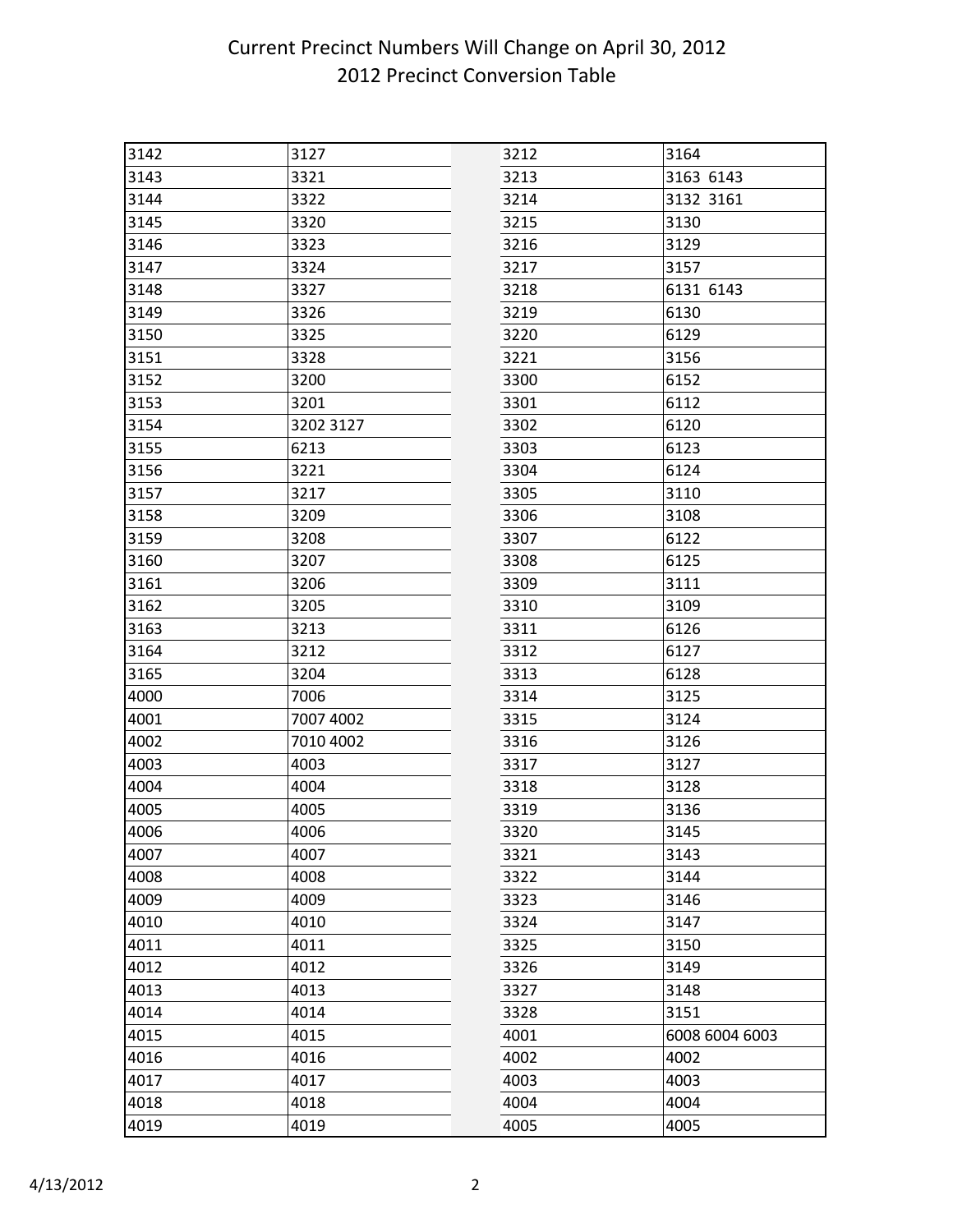| 4020 | 4020           | 4006 | 4006      |
|------|----------------|------|-----------|
| 4021 | 4021           | 4007 | 4007      |
| 4022 | 4022           | 4008 | 4008      |
| 4023 | 4023           | 4009 | 4009      |
| 4024 | 4024 9004      | 4010 | 4010      |
| 4025 | 4025           | 4011 | 4011      |
| 4026 | 4026           | 4012 | 4012      |
| 4027 | 4027           | 4013 | 4013      |
| 4028 | 4028           | 4014 | 4014      |
| 4029 | 4029           | 4015 | 4015      |
| 4100 | 3112           | 4016 | 4016      |
| 4101 | 3126           | 4017 | 4017      |
| 4200 | 4200           | 4018 | 4018      |
| 4201 | 4201           | 4019 | 4019      |
| 4300 | 4300           | 4020 | 4020      |
| 4301 | 4301           | 4021 | 4021      |
| 4302 | 4302 4304      | 4022 | 4022      |
| 4303 | 4303           | 4023 | 4023      |
| 4400 | 4400           | 4024 | 4024      |
| 4401 | 4401           | 4025 | 4025      |
| 4402 | 4402           | 4026 | 4026      |
| 4403 | 4403           | 4027 | 4027      |
| 4404 | 4404 4405      | 4028 | 4028      |
| 4405 | 4405           | 4029 | 4029      |
| 4406 | 4406           | 4200 | 4200      |
| 4407 | 4407           | 4201 | 4201      |
| 4408 | 4408           | 4300 | 4300      |
| 4409 | 4409           | 4301 | 4301      |
| 4410 | 4410           | 4302 | 4302      |
| 4411 | 4411           | 4303 | 4303      |
| 4412 | 4412 4445      | 4304 | 4302      |
| 4413 | 4413 4411      | 4400 | 4400 6400 |
| 4414 | 4414           | 4401 | 4401      |
| 4415 | 4415 4413 4446 | 4402 | 4402      |
| 4416 | 4416           | 4403 | 4403 4415 |
| 4417 | 4417 4447      | 4404 | 4404      |
| 4418 | 4418 4448      | 4405 | 4405 4404 |
| 4419 | 4419           | 4406 | 4406      |
| 4420 | 4420           | 4407 | 4407      |
| 4421 | 4421           | 4408 | 4408      |
| 4422 | 4422           | 4409 | 4409      |
| 4423 | 4423           | 4410 | 4410      |
| 4424 | 4424           | 4411 | 4411 4413 |
| 4425 | 4425           | 4412 | 4412      |
|      |                |      |           |

| 4006 | 4006         |
|------|--------------|
| 4007 | 4007         |
| 4008 | 4008         |
| 4009 | 4009         |
| 4010 | 4010         |
| 4011 | 4011         |
| 4012 | 4012         |
| 4013 | 4013         |
| 4014 | 4014         |
| 4015 | 4015         |
| 4016 | 4016         |
| 4017 | 4017         |
| 4018 | 4018         |
| 4019 | 4019         |
| 4020 | 4020         |
| 4021 | 4021         |
| 4022 | 4022         |
| 4023 | 4023         |
| 4024 | 4024         |
| 4025 | 4025         |
| 4026 | 4026         |
| 4027 | 4027         |
| 4028 | 4028         |
| 4029 | 4029         |
| 4200 | 4200         |
| 4201 | 4201         |
| 4300 | 4300         |
| 4301 | 4301         |
| 4302 | 4302         |
| 4303 | 4303         |
| 4304 | 4302         |
| 4400 | 4400 6400    |
| 4401 | 4401         |
| 4402 | 4402         |
| 4403 | 4403 4415    |
| 4404 | 4404         |
| 4405 | 4405 4404    |
| 4406 | 4406         |
| 4407 | 4407         |
| 4408 | 4408         |
| 4409 | 4409         |
| 4410 | 4410         |
| 4411 | 4411<br>4413 |
| 4412 | 4412         |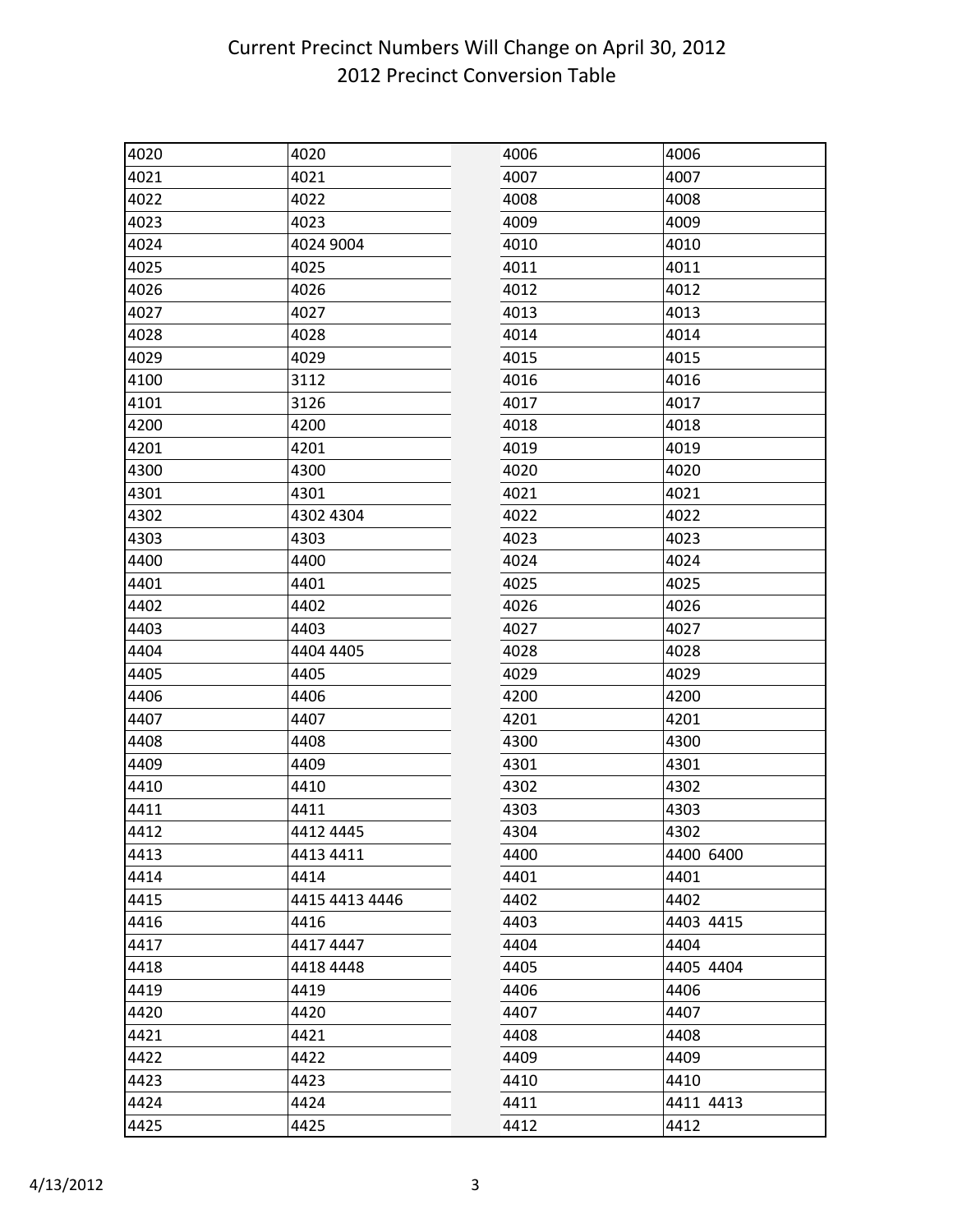| 4426 | 4426                | 4413 | 4413 4415      |
|------|---------------------|------|----------------|
| 4427 | 4427                | 4414 | 4414           |
| 4428 | 4428                | 4415 | 4415           |
| 4429 | 4429                | 4416 | 4416           |
| 4430 | 4430                | 4417 | 4417           |
| 4431 | 4431                | 4418 | 4418           |
| 4432 | 4432                | 4419 | 4419           |
| 4433 | 4433                | 4420 | 4420           |
| 4434 | 4434                | 4421 | 4421           |
| 4435 | 4435                | 4422 | 4422           |
| 4436 | 4436                | 4423 | 4423           |
| 4437 | 4437 4438           | 4424 | 4424           |
| 4438 | 4438                | 4425 | 4425           |
| 4439 | 4439 4440           | 4426 | 4426           |
| 4440 | 4440 4441           | 4427 | 4427           |
| 4441 | 4441                | 4428 | 4428           |
| 4442 | 4442                | 4429 | 4429           |
| 4443 | 4443                | 4430 | 4430           |
| 4444 | 4444                | 4431 | 4431           |
| 6000 | 7018                | 4432 | 4432           |
| 6001 | 7015 7016           | 4433 | 4433           |
| 6002 | 7020 4003           | 4434 | 4434           |
| 6003 | 7021 4001           | 4435 | 4435           |
| 6004 | 7023 4001           | 4436 | 4436           |
| 6005 | 7017 7019           | 4437 | 4437           |
| 6006 | 7022                | 4438 | 4438 4437      |
| 6007 | 7025                | 4439 | 4439           |
| 6008 | 7023 4001           | 4440 | 4440 4439      |
| 6009 | 7024 7026 7027      | 4441 | 4441 4440      |
| 6010 | 6001 7024           | 4442 | 4442           |
| 6011 | 7033                | 4443 | 4443           |
| 6012 | 7034                | 4444 | 4444           |
| 6014 | 6017                | 4445 | 4412           |
| 6015 | 7032                | 4446 | 4415           |
| 6016 | 6021 6024           | 4447 | 4417           |
| 6018 | 6018 6019           | 4448 | 4418           |
| 6019 | 6018 6019 6020      | 4449 | 6400           |
| 6020 | 6020                | 6000 | 6026 7007 7008 |
| 6021 | 6030 6031           | 6001 | 6010           |
| 6022 | 6016 6200           | 6002 | 6028           |
| 6023 | 7028                | 6003 | 6029           |
| 6024 | 6200 6014 6015 6401 | 6004 | 6034           |
| 6025 | 6014                | 6005 | 6035           |
| 6026 | 6013 6000           | 6006 | 6036           |
|      |                     |      |                |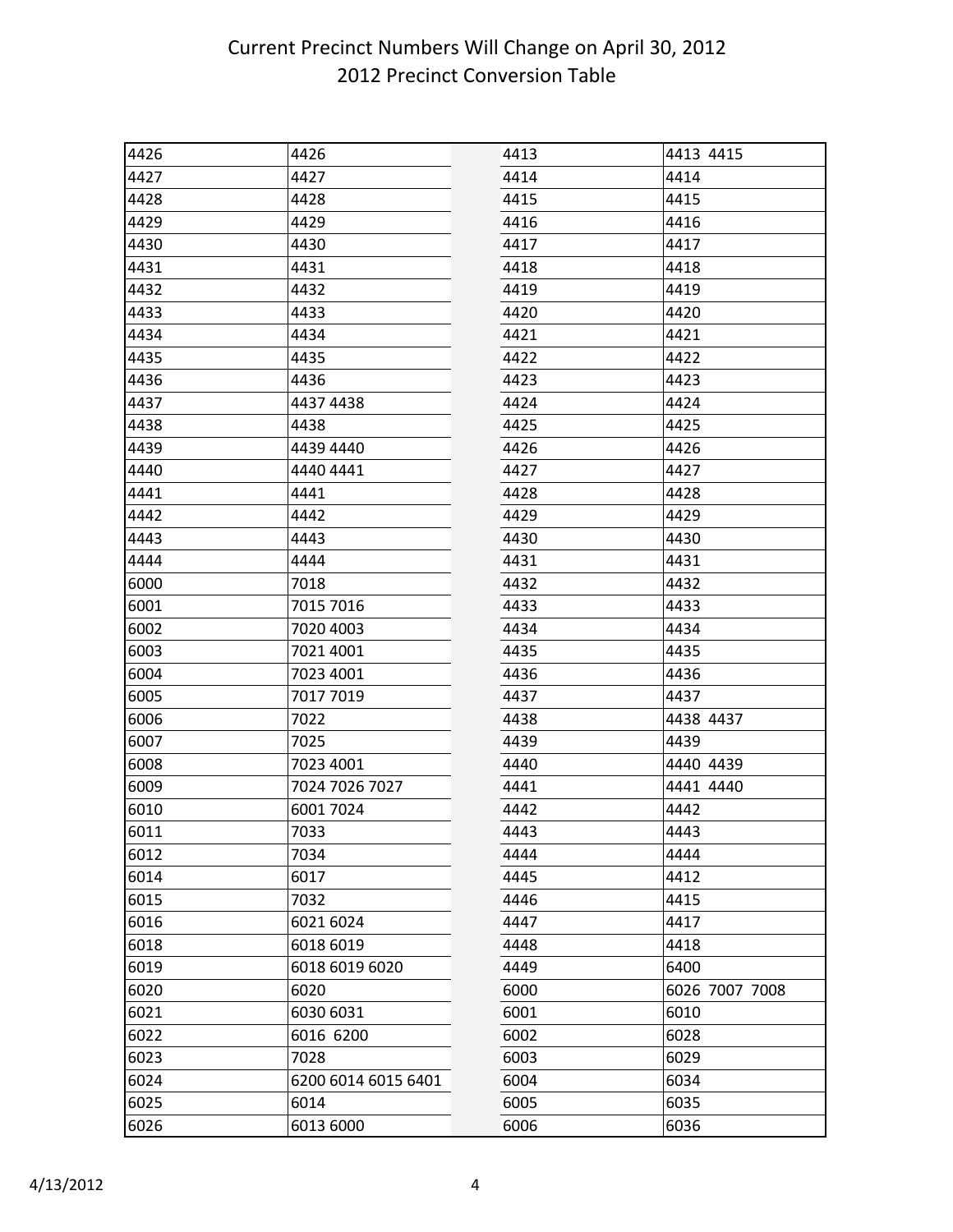| 6027 | 7029      | 6007 | 6037           |
|------|-----------|------|----------------|
| 6028 | 6002      | 6008 | 6038           |
| 6029 | 6003      | 6009 | 6039           |
| 6030 | 7026      | 6010 | 7009 7010      |
| 6031 | 7030      | 6011 | 7009 9009      |
| 6032 | 7027      | 6012 | 7006           |
| 6033 | 7031      | 6013 | 6026           |
| 6034 | 6004      | 6014 | 6025 6024      |
| 6035 | 6005 6006 | 6015 | 6024           |
| 6036 | 6006 6005 | 6016 | 6022           |
| 6037 | 6007      | 6017 | 6014           |
| 6038 | 6008      | 6018 | 6018 6019      |
| 6039 | 6009      | 6019 | 6019 6018 6020 |
| 6100 | 6300      | 6020 | 6020           |
| 6101 | 6301      | 6021 | 6016           |
| 6102 | 6302      | 6022 | 9019           |
| 6103 | 6303      | 6023 | 9001 9002      |
| 6104 | 6304      | 6024 | 9000 6016      |
| 6105 | 6306 6307 | 6025 | 9004 7009      |
| 6106 | 6100      | 6026 | 9009 7009      |
| 6107 | 6101      | 6027 | 9008 9004      |
| 6108 | 6308      | 6028 | 9007           |
| 6109 | 6309      | 6029 | 9007           |
| 6110 | 6310      | 6030 | 9006 6021      |
| 6111 | 6311      | 6031 | 6021 9005      |
| 6112 | 3301      | 6032 | 9003           |
| 6113 | 6102      | 6033 | 9003           |
| 6114 | 6103      | 6034 | 9015           |
| 6115 | 6104      | 6100 | 6106           |
| 6116 | 6105      | 6101 | 6107           |
| 6117 | 6200      | 6102 | 6113           |
| 6118 | 6312      | 6103 | 6114           |
| 6119 | 6313      | 6104 | 6115           |
| 6120 | 3302      | 6105 | 6116           |
| 6121 | 6314      | 6106 | 6153           |
| 6122 | 3307      | 6200 | 6117<br>6024   |
| 6123 | 3303      | 6201 | 6133           |
| 6124 | 3304      | 6202 | 6133           |
| 6125 | 3308      | 6203 | 6132 3134      |
| 6126 | 6315 3311 | 6204 | 6141 3135      |
| 6127 | 3312      | 6205 | 6142 6143      |
| 6128 | 3313      | 6206 | 6144           |
| 6129 | 3220      | 6207 | 6149           |
| 6130 | 3219      | 6208 | 6147           |
|      |           |      |                |

| 6007 | 6037              |
|------|-------------------|
| 6008 | 6038              |
| 6009 | 6039              |
| 6010 | 7009 7010         |
| 6011 | 7009 9009         |
| 6012 | 7006              |
| 6013 | 6026              |
| 6014 | 6025 6024         |
| 6015 | 6024              |
| 6016 | 6022              |
| 6017 | 6014              |
| 6018 | 6018 6019         |
| 6019 | 6019<br>6018 6020 |
| 6020 | 6020              |
| 6021 | 6016              |
| 6022 | 9019              |
| 6023 | 9001 9002         |
| 6024 | 9000<br>6016      |
| 6025 | 9004 7009         |
| 6026 | 9009<br>7009      |
| 6027 | 9008 9004         |
| 6028 | 9007              |
| 6029 | 9007              |
| 6030 | 9006 6021         |
| 6031 | 6021 9005         |
| 6032 | 9003              |
| 6033 | 9003              |
| 6034 | 9015              |
| 6100 | 6106              |
| 6101 | 6107              |
| 6102 | 6113              |
| 6103 | 6114              |
| 6104 | 6115              |
| 6105 | 6116              |
| 6106 | 6153              |
| 6200 | 6117<br>6024      |
| 6201 | 6133              |
| 6202 | 6133              |
| 6203 | 6132<br>3134      |
| 6204 | 6141<br>3135      |
| 6205 | 6142<br>6143      |
| 6206 | 6144              |
| 6207 | 6149              |
| 6208 | 6147              |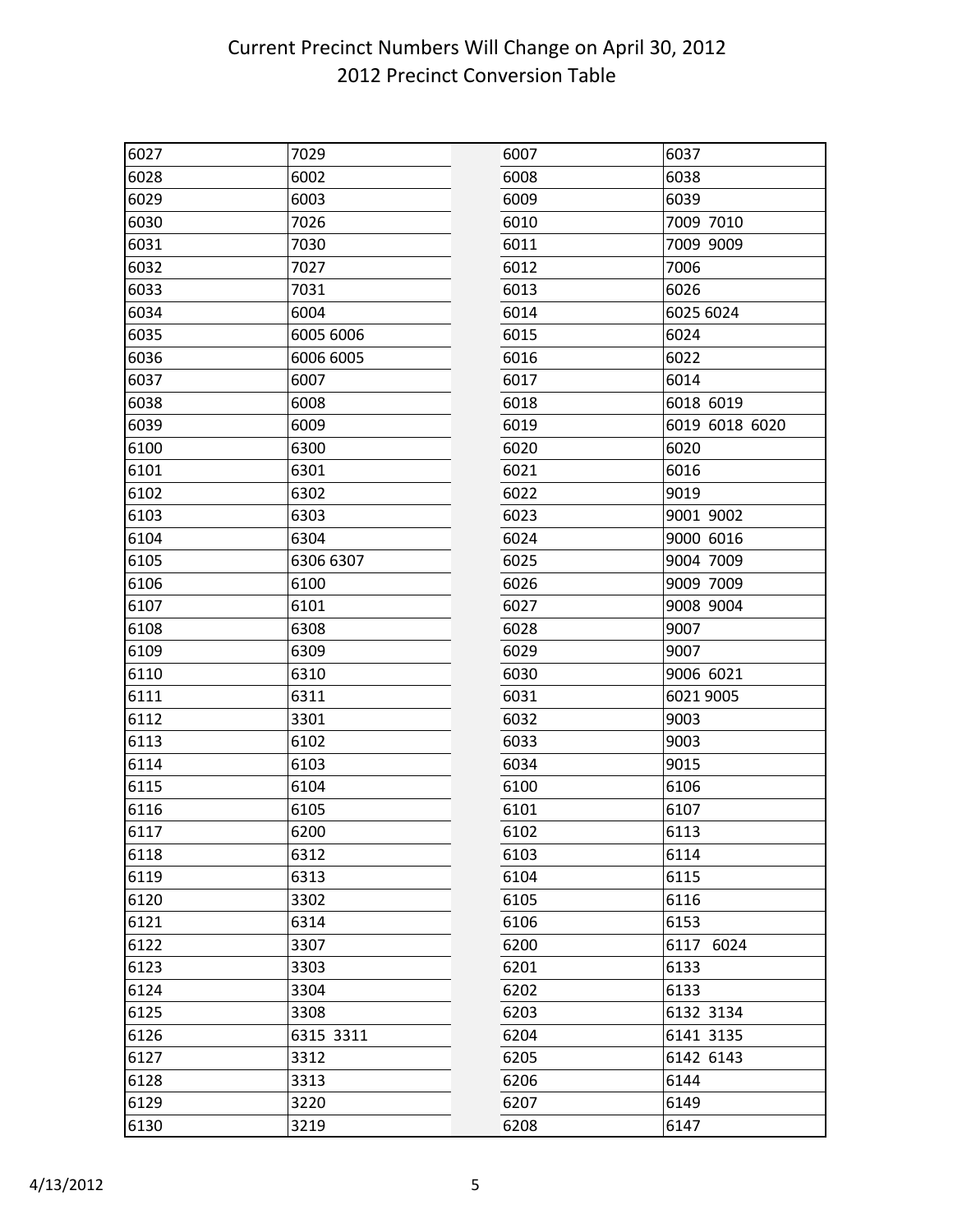| 6131 | 3218                | 6209 | 6145      |
|------|---------------------|------|-----------|
| 6132 | 6203                | 6210 | 6138      |
| 6133 | 6201 6202           | 6211 | 6136      |
| 6134 | 6316                | 6212 | 6136      |
| 6135 | 6219 6225           | 6213 | 3155 6135 |
| 6136 | 6211 6212           | 6214 | 6148      |
| 6137 | 6217 6218           | 6215 | 6146      |
| 6138 | 6210                | 6216 | 6139      |
| 6139 | 6216                | 6217 | 6137      |
| 6140 | 6223 6224           | 6218 | 6137      |
| 6141 | 6204                | 6219 | 6135      |
| 6142 | 6205                | 6220 | 6154      |
| 6143 | 6205 3213 3218      | 6221 | 6151      |
| 6144 | 6206                | 6222 | 6150      |
| 6145 | 6209                | 6223 | 6140      |
| 6146 | 6215                | 6224 | 6140      |
| 6147 | 6208                | 6225 | 6135      |
| 6148 | 6214                | 6300 | 6100      |
| 6149 | 6207                | 6301 | 6101      |
| 6150 | 6222                | 6302 | 6102      |
| 6151 | 6221                | 6303 | 6103      |
| 6152 | 3300 6305 6306      | 6304 | 6104      |
| 6153 | 6106                | 6305 | 6152      |
| 6154 | 6220                | 6306 | 6105      |
| 6400 | 4449 4400           | 6307 | 6105      |
| 7000 | 7005                | 6308 | 6108      |
| 7001 | 7009                | 6309 | 6109      |
| 7002 | 7012                | 6310 | 6110      |
| 7003 | 7011                | 6311 | 6111      |
| 7004 | 7013                | 6312 | 6118 6108 |
| 7005 | 7014                | 6313 | 6119      |
| 7006 | 6012 6200 7003 6013 | 6314 | 6121      |
| 7007 | 7000 7001 6000      | 6315 | 6126      |
| 7008 | 7001 7002 6000      | 6316 | 6134      |
| 7009 | 6010 6011 6025 6026 | 6400 | 7100      |
| 7010 | 7002 7003 6010 6011 | 6401 | 7101 6024 |
| 7011 | 7008                | 6500 | 7200      |
| 7012 | 7004                | 6600 | 9101      |
| 7100 | 6400                | 6601 | 9100      |
| 7101 | 6401                | 6602 | 9100      |
| 7200 | 6500                | 6700 | 9200      |
| 7300 | 7300                | 6701 | 9201      |
| 7301 | 7301                | 6702 | 9202      |
| 9000 | 6024                | 6703 | 9203      |
|      |                     |      |           |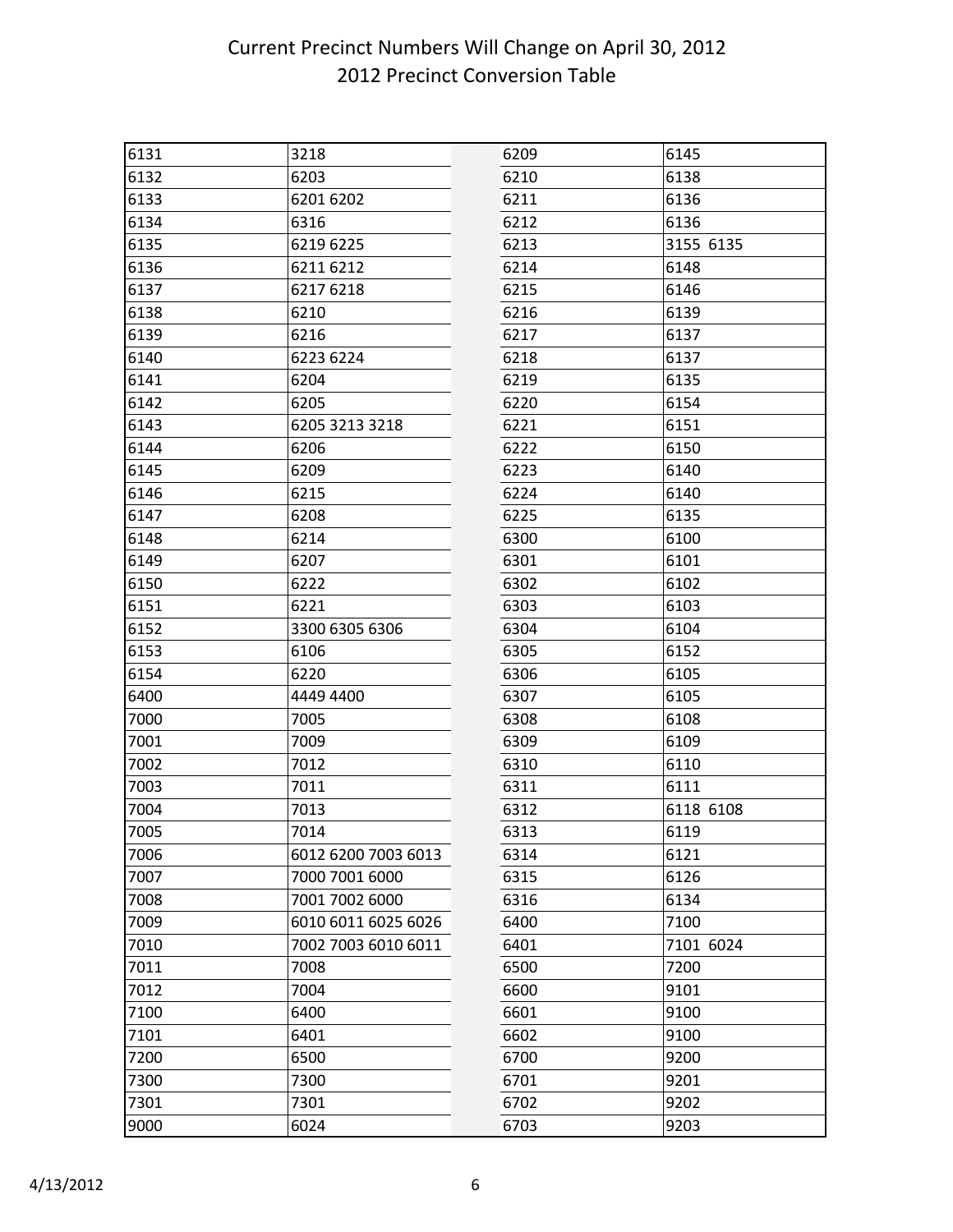| 9001 | 6023 6017                | 6704 | 9203      |
|------|--------------------------|------|-----------|
| 9002 | 6023 6017 9004 9006 4025 | 7000 | 7007      |
| 9003 | 6032 6033                | 7001 | 7008      |
| 9004 | 9000 6025 6027           | 7002 | 7008 7010 |
| 9005 | 6021 6031 9002           | 7003 | 7010 7006 |
| 9006 | 6030                     | 7004 | 7012      |
| 9007 | 6028 6029                | 7005 | 7000      |
| 9008 | 6027                     | 7006 | 4000      |
| 9009 | 6011 6026                | 7007 | 4001      |
| 9010 | 9001 6029 6030           | 7008 | 7011      |
| 9011 | 9000 9002                | 7009 | 7001      |
| 9012 | 9002 9000                | 7010 | 4002      |
| 9013 | 9006                     | 7011 | 7003      |
| 9014 | 9004 9006                | 7012 | 7002      |
| 9015 | 6034 9006                | 7013 | 7004      |
| 9016 | 9008                     | 7014 | 7005      |
| 9017 | 9007                     | 7015 | 6001      |
| 9018 | 9003                     | 7016 | 6001      |
| 9019 | 6022                     | 7017 | 6005      |
| 9020 | 9005                     | 7018 | 6000      |
| 9100 | 6601 6602                | 7019 | 6005      |
| 9101 | 6600                     | 7020 | 6002      |
| 9200 | 6700                     | 7021 | 6003      |
| 9201 | 6701                     | 7022 | 6006      |
| 9202 | 6702                     | 7023 | 6004      |
| 9203 | 6703 6704                | 7024 | 6009      |
| 9300 | 9300                     | 7025 | 6007      |
| 9400 | 9400                     | 7026 | 6030 6009 |
| 9500 | 9500                     | 7027 | 6032 6009 |
| 9600 | 9600                     | 7028 | 6023      |
| 9700 | 9700                     | 7029 | 6027      |
|      |                          | 7030 | 6031      |
|      |                          | 7031 | 6033      |
|      |                          | 7032 | 6015      |
|      |                          | 7033 | 6011      |
|      |                          | 7034 | 6012      |
|      |                          | 7300 | 7300      |
|      |                          | 7301 | 7301      |
|      |                          | 9000 | 9011 9004 |
|      |                          | 9001 | 9010      |
|      |                          | 9002 | 9012      |
|      |                          | 9003 | 9018      |
|      |                          | 9004 | 9014 9002 |
|      |                          | 9005 | 9020      |